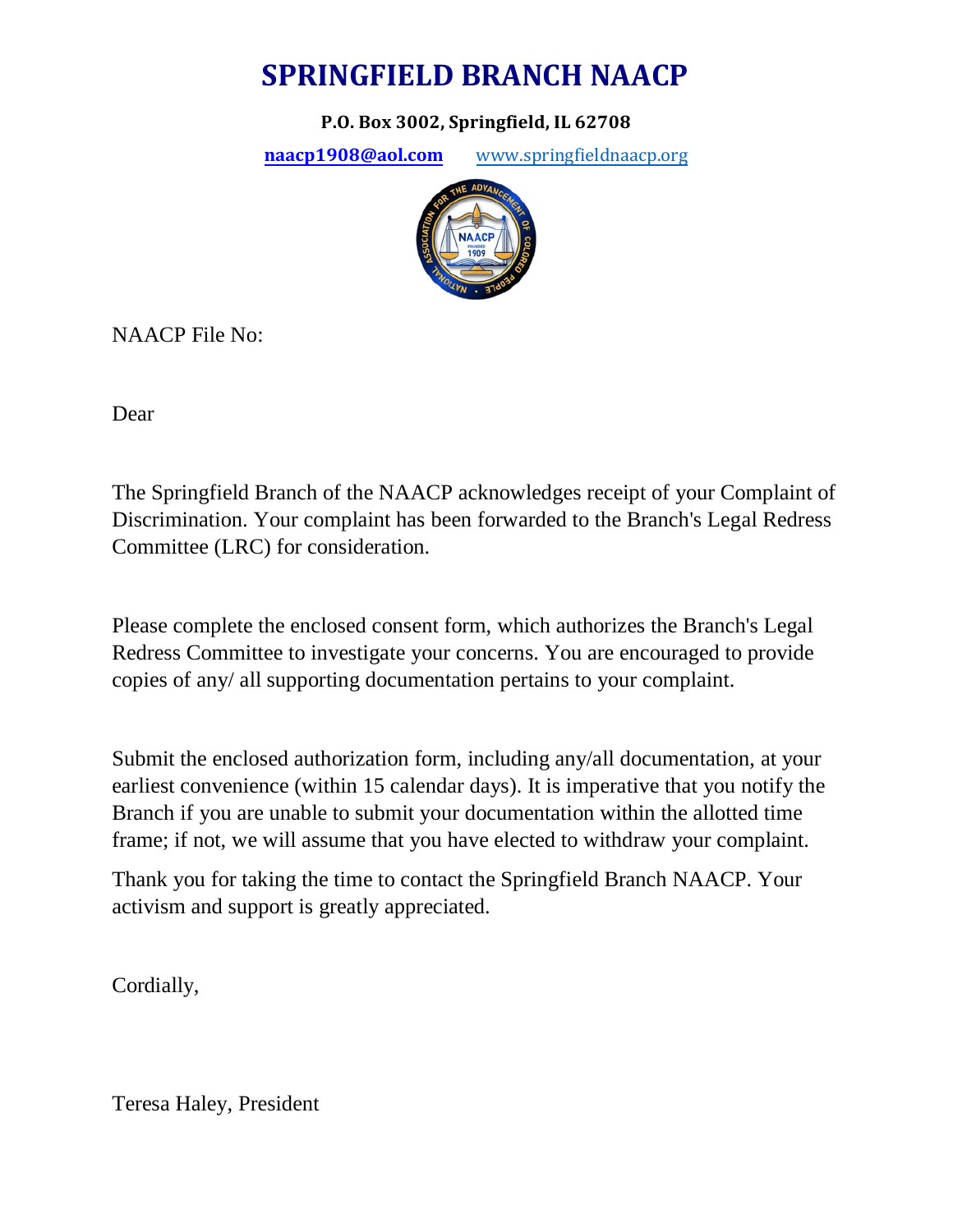# **SPRINGFIELD BRANCH NAACP**

**P.O. Box 3002, Springfield, IL 62708**

**[naacp1908@aol.com](mailto:naacp1908@aol.com)** [www.springfieldnaacp.org](http://www.springfieldnaacp.org/)



### **Legal Redress Authorization**

I, , authorize the Springfield Branch NAACP Legal Redress Committee (LRC) to investigate my compliant and/or mediate my compliant with the Respondent in an effort to explore the possibility of a settlement regarding:

| Education   | Employment      |
|-------------|-----------------|
| Housing     | Law Enforcement |
| City/County | Other:          |

I understand that the NAACP is not a law firm and that it cannot provide me legal advice or provide legal representation; therefore, I am not precluded from seeking litigation against the Respondent should the individuals fail to reach an agreement.

Furthermore, I understand that I have a right to revoke this authorization at any time by submitting a written request, unless a proposed settlement has already been accepted.

Authorization, unless revoked in writing, shall expire within one-year from the date of authorization.

Finally, I release and hold harmless the NAACP, its officers, directors, employees and agents from personal actions, causes of actions, suits, debts, dues, sums of money, accounts, reckonings, bonds, bills, specialties, covenants, contracts, controversies, agreements, promises, variances, trespasses, damages, judgments, executions or claims and demand whosoever in law in equity which I have ever had, may have in the future or that any of my personal representatives, successors, heirs or assigns hereafter can, shall or may have against the NAACP by reason of the NAACP's handling of my complaint.

Date of Authorization

Name of Complainant (Print)

Name of Complainant (Signature)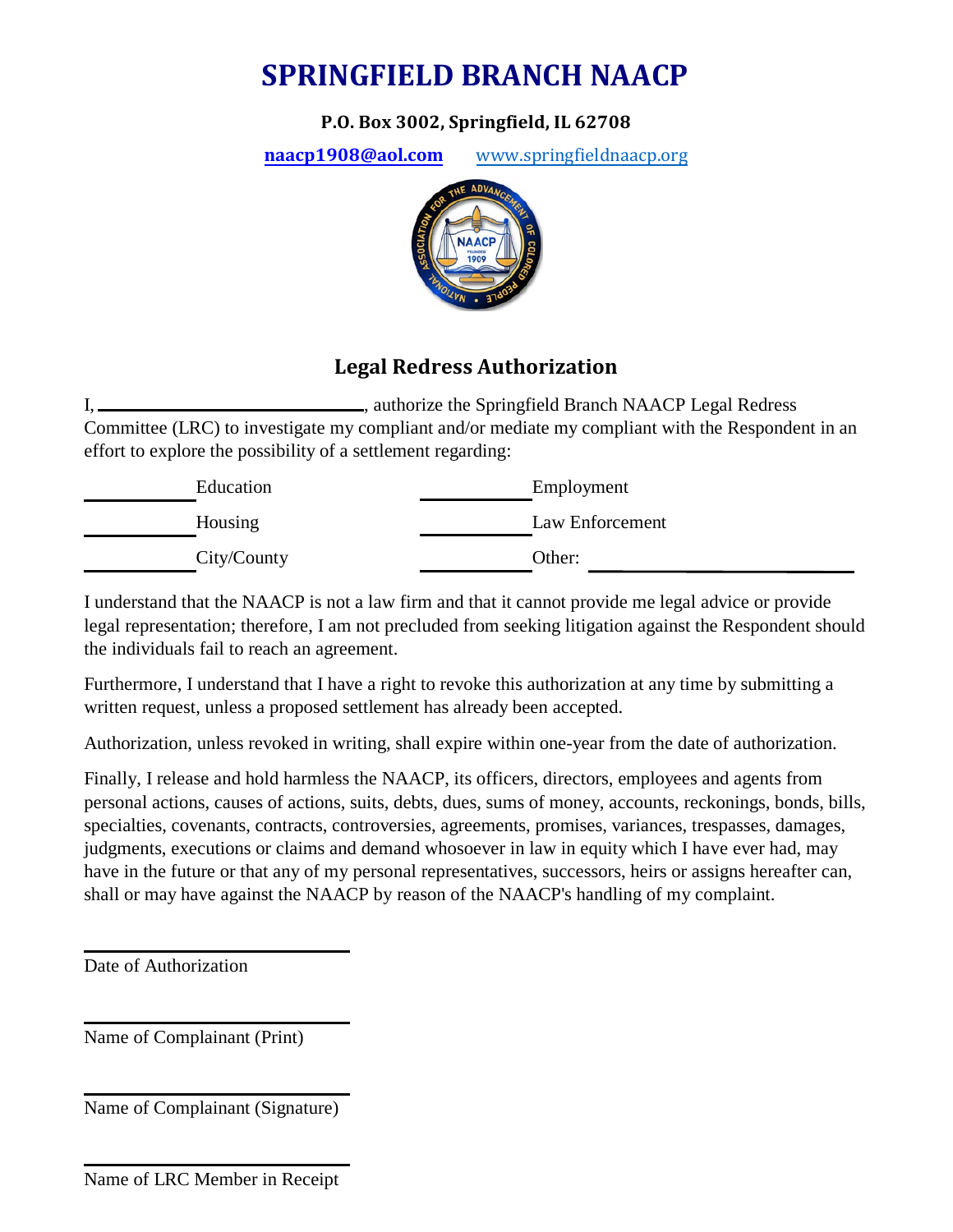# NAACP Springfield Branch Legal Redress/Civil & Human Rights Complaint Form

|                                                                               |                                                                                                                              |                                      | Yes                                    | Are you a current member of the NAACP?<br>No.                                                                                           |  |
|-------------------------------------------------------------------------------|------------------------------------------------------------------------------------------------------------------------------|--------------------------------------|----------------------------------------|-----------------------------------------------------------------------------------------------------------------------------------------|--|
| <b>NAACI</b><br>1909                                                          |                                                                                                                              |                                      | DATE:                                  |                                                                                                                                         |  |
|                                                                               |                                                                                                                              |                                      | <b>FOR OFFICE USE ONLY:</b>            |                                                                                                                                         |  |
|                                                                               | <b>National Association for the Advancement of Colored People</b>                                                            |                                      |                                        |                                                                                                                                         |  |
|                                                                               | NAACP Springfield Branch #3032<br>P.O. Box 3002                                                                              |                                      | <b>DATE RECEIVED:</b>                  |                                                                                                                                         |  |
|                                                                               | Springfield, IL 62708                                                                                                        |                                      |                                        |                                                                                                                                         |  |
| 217.789.2721 (phone) 000.0000 (fax)                                           |                                                                                                                              |                                      | <b>FOLLOWED UP BY:</b>                 |                                                                                                                                         |  |
| Email:thaley@springfieldnaacp.org<br>Website: www.springfieldnaacp.org        |                                                                                                                              |                                      |                                        |                                                                                                                                         |  |
| <b>Last Name</b>                                                              | <b>First Name</b>                                                                                                            |                                      |                                        | <b>Middle Initial</b>                                                                                                                   |  |
|                                                                               |                                                                                                                              |                                      |                                        |                                                                                                                                         |  |
| Address                                                                       |                                                                                                                              |                                      | Telephone Number (home)                |                                                                                                                                         |  |
| City, State, Zip                                                              |                                                                                                                              |                                      | Telephone Number (work)<br>Ext.        |                                                                                                                                         |  |
|                                                                               | OF THE ALLEGED DISCRIMINATION THAT OCCURRED. INCOMPLETE APPLICATIONS WILL NOT BE INVESTIGATED. YOU MAY ADD ADDITIONAL PAGES. |                                      |                                        | PLEASE NOTE THAT WE WILL NOT PROCESS YOUR APPLICATION UNLESS ALL QUESTIONS ARE COMPLETED (ON BOTH PAGES), ALONG WITH A ONE-PART SUMMARY |  |
| Do you currently have an attorney?                                            | Yes<br>No                                                                                                                    | Address                              |                                        |                                                                                                                                         |  |
| Attorney's Name                                                               |                                                                                                                              |                                      |                                        |                                                                                                                                         |  |
| Telephone #                                                                   | Fax#                                                                                                                         |                                      | City, State, Zip                       |                                                                                                                                         |  |
|                                                                               |                                                                                                                              |                                      |                                        |                                                                                                                                         |  |
| Please select all that may apply: (please submit copies with complaint form.) |                                                                                                                              |                                      |                                        | Please List Agency in which you are filing complaint against:                                                                           |  |
| Has a lawsuit been filed?                                                     | Yes<br>No                                                                                                                    |                                      | Place of Business                      | <b>Government Agency</b>                                                                                                                |  |
| If yes, when and where?                                                       |                                                                                                                              |                                      | <b>School District</b>                 | Law Enforcement<br>Other                                                                                                                |  |
|                                                                               |                                                                                                                              |                                      | (a) Type of discrimination:            |                                                                                                                                         |  |
| Have you filed a complaint with the EEOC?<br>If yes, when and which office?   | Yes<br>No.                                                                                                                   | Civil Rights Violation / Hate Crimes |                                        |                                                                                                                                         |  |
| Have you filed a complaint with Fair Employment & Housing?                    |                                                                                                                              | Discrimination                       |                                        |                                                                                                                                         |  |
| Yes No If yes, when and where?                                                |                                                                                                                              |                                      | Harassment                             |                                                                                                                                         |  |
|                                                                               |                                                                                                                              |                                      | Housing                                |                                                                                                                                         |  |
| Other actions taken:                                                          |                                                                                                                              |                                      | <b>Racial Profiling</b><br>Retaliation |                                                                                                                                         |  |
|                                                                               |                                                                                                                              |                                      | Other:                                 |                                                                                                                                         |  |
|                                                                               |                                                                                                                              |                                      |                                        |                                                                                                                                         |  |
| (b) How were you discriminated against?                                       |                                                                                                                              |                                      |                                        |                                                                                                                                         |  |
|                                                                               |                                                                                                                              |                                      |                                        |                                                                                                                                         |  |
|                                                                               | (c) By who were you discriminated? - Include name(s), race, and gender of each:                                              |                                      |                                        |                                                                                                                                         |  |
|                                                                               |                                                                                                                              |                                      |                                        |                                                                                                                                         |  |
| Name:                                                                         |                                                                                                                              | Race:                                |                                        | Gender:                                                                                                                                 |  |
| Name:                                                                         |                                                                                                                              | Race:                                |                                        | Gender:                                                                                                                                 |  |
| Name:                                                                         |                                                                                                                              | Race:                                |                                        | Gender:                                                                                                                                 |  |
|                                                                               | (d) Where did the discrimination take place? Cite location/address for each incident:                                        |                                      |                                        |                                                                                                                                         |  |
| Address #1:                                                                   | City:                                                                                                                        | State:                               |                                        | Postal code:                                                                                                                            |  |
| Address #2:                                                                   | City:                                                                                                                        | State:                               |                                        | Postal code:                                                                                                                            |  |
| (e) Did anyone witness the discrimination that took place?                    |                                                                                                                              |                                      |                                        |                                                                                                                                         |  |
|                                                                               |                                                                                                                              |                                      |                                        |                                                                                                                                         |  |
|                                                                               |                                                                                                                              |                                      |                                        |                                                                                                                                         |  |